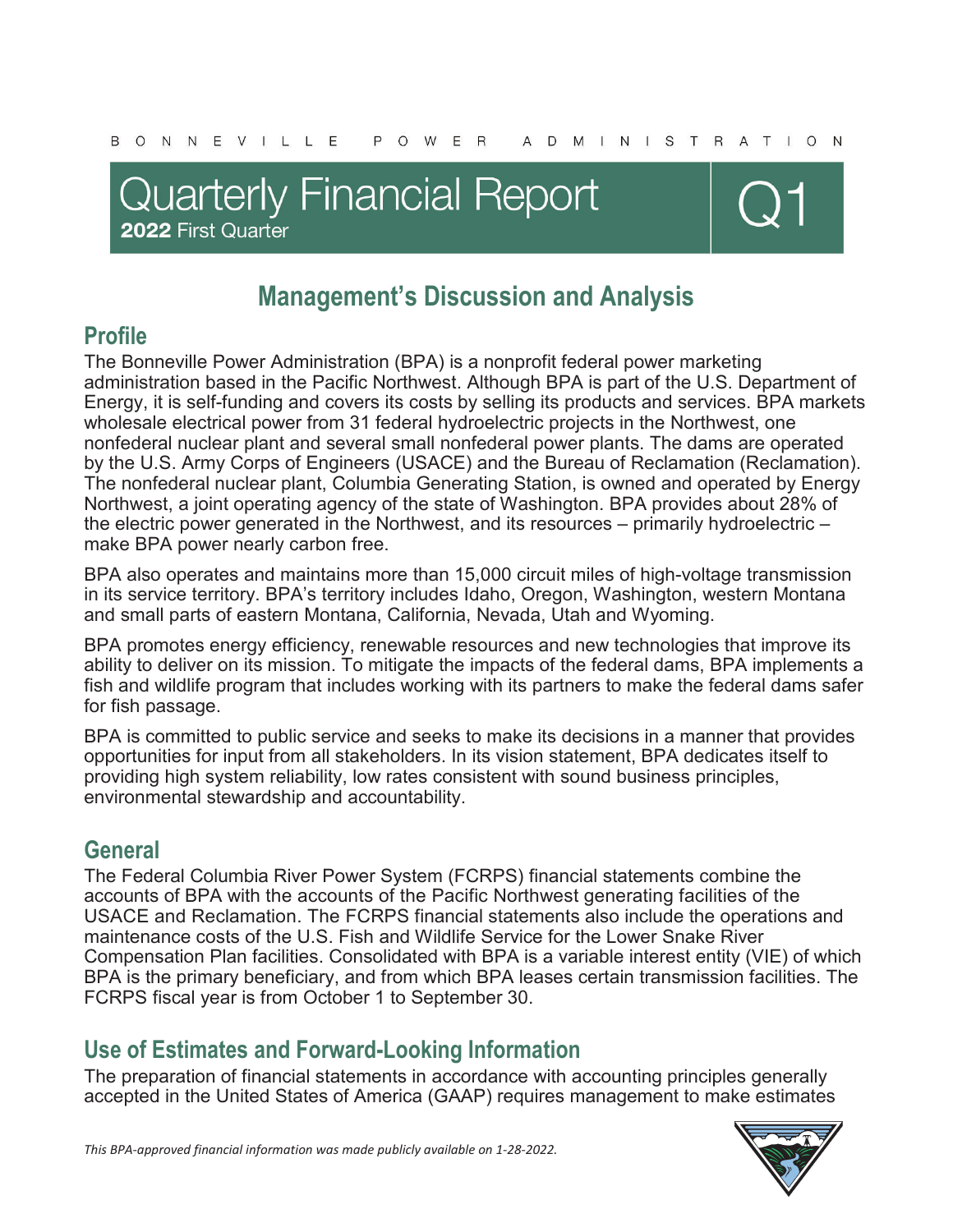and assumptions that affect the reported amounts of assets and liabilities, the disclosure of contingent assets and liabilities at the date of the financial statements, and the reported amounts of revenues and expenses during the reporting period. Actual results may differ from those estimates.

This Management's Discussion and Analysis (MD&A) is unaudited and may contain statements, which to the extent they are not recitations of historical facts, constitute "forwardlooking statements." In this respect, the words "planned," "predict," "could," "estimate," "expect" and similar expressions are intended to identify forward-looking statements. A number of important factors affecting FCRPS business and financial results could cause actual results to differ materially from those stated in forward-looking statements due to factors such as changes in economic, industry, political and business conditions; changes in laws, regulations and policies and the application of the laws; and changes in climate, weather, hydroelectric conditions and power services supply and demand. BPA does not plan to issue updates or revisions to the forward-looking statements.

See Other Operational Matters, COVID-19 Pandemic and Effects on the Bonneville Power Administration, for a short discussion of how BPA is responding to the evolving risks and uncertainties resulting from the COVID-19 pandemic.

### **Rates and the Effect of Regulations**

#### *Rates for Fiscal Years 2022-2023*

To establish rates for fiscal years 2022 and 2023, BPA concluded the BP-22 rate proceeding in July 2021 by releasing the Administrator's Final Record of Decision and Final Proposal. On Sept. 30, 2021, FERC granted interim approval of rates for the BP-22 rate period and such rates became effective on an interim basis, pending FERC final review, on Oct. 1, 2021, and will be effective through Sept. 30, 2023. When compared to the BP-20 rate period, the final average power rate decrease was 2.5%, and the final weighted average transmission rate increase was 6.1%.

As with the 2020-2021 rate period, power and transmission rates in the BP-22 rate period also include rate adjustment mechanisms, such as a Cost Recovery Adjustment Clause (CRAC), Financial Reserves Policy (FRP) Surcharge and Reserves Distribution Clause (RDC), that BPA employs if certain financial conditions occur.

Based on the amount of financial reserves available for risk that were attributed to Power Services and BPA at the end of fiscal year 2021, the Power RDC "triggered" resulting in a Power RDC Amount of \$13.7 million. As defined in the BP-22 rate case, if business line financial reserves and agency financial reserves are above their respective upper thresholds, and the RDC amount is greater than \$5 million, the BPA Administrator shall consider the above-threshold financial reserves for debt reduction, incremental capital investment, rate reduction through a Power Dividend Distribution, distribution to customers, or any other Powerspecific purposes determined by the BPA Administrator. In December 2021, the Administrator determined that the entire amount would be used to reduce rates through a Power Dividend Distribution which resulted in a credit to be applied to December 2021 through September 2022 customer bills. To satisfy this commitment, BPA has recorded a reduction to Power Services revenue of \$1.5 million through Dec. 31, 2021.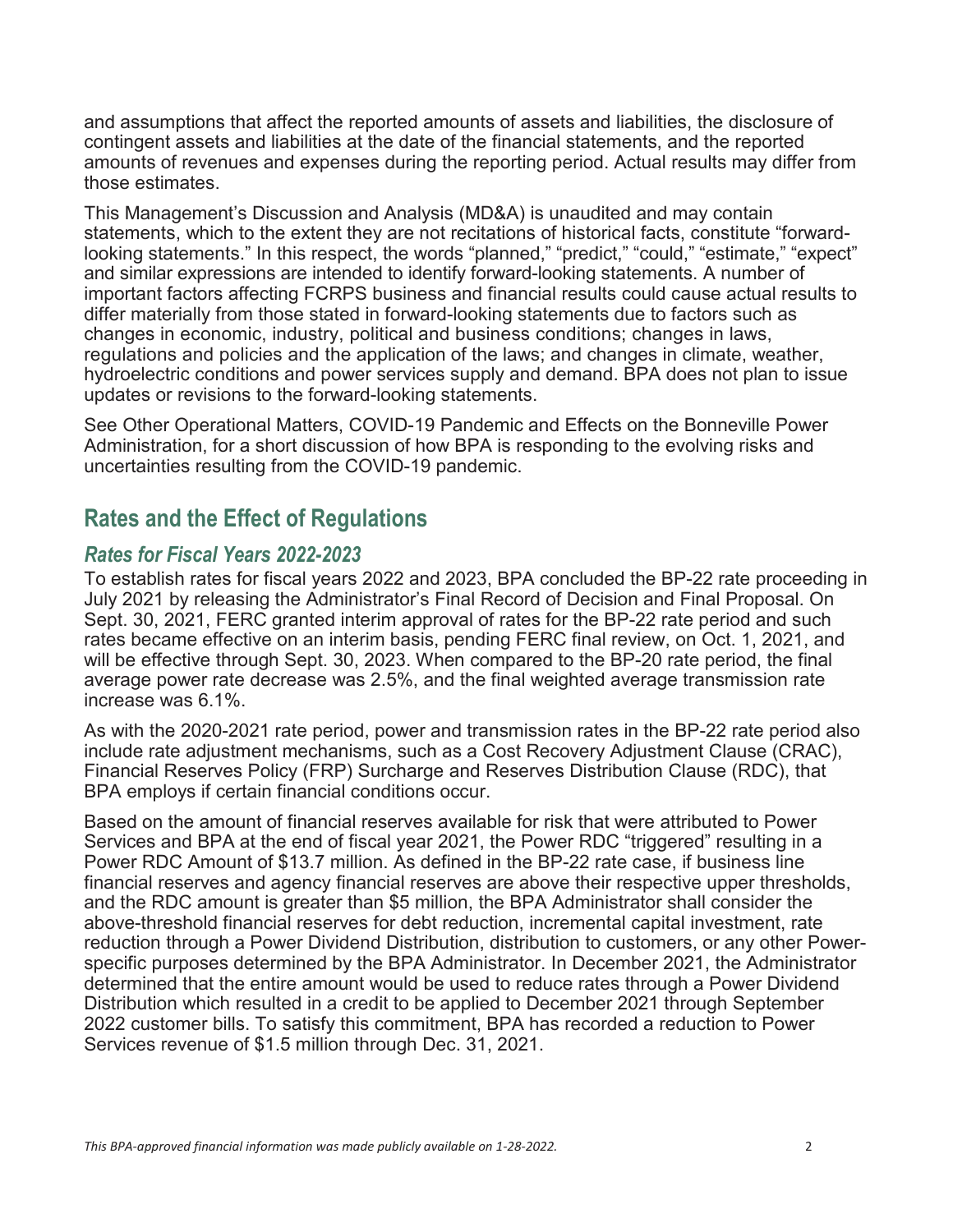## **Results of Operations**

#### *Operating revenues*

A comparison of FCRPS operating revenues follows for the three months ended Dec. 31, 2021 and Dec. 31, 2020:

| (Millions of dollars)                       | <b>Fiscal</b><br>Year<br>2022 | Fiscal<br>Year<br>2021 | Revenue<br>Increase<br>(Decrease) | $\%$<br>Change |      |
|---------------------------------------------|-------------------------------|------------------------|-----------------------------------|----------------|------|
| <b>Sales</b>                                |                               |                        |                                   |                |      |
| <b>Consolidated sales</b>                   |                               |                        |                                   |                |      |
| Power gross sales                           | \$<br>705.9                   | \$<br>667.0            | \$<br>38.9                        | 6              | $\%$ |
| Transmission                                | 254.2                         | 234.5                  | 19.7                              | 8              |      |
| Bookouts (Power)                            | (10.7)                        | (9.3)                  | (1.4)                             | 15             |      |
| <b>Consolidated sales</b><br>Other revenues | 949.4                         | 892.2                  | 57.2                              | 6              |      |
| Power                                       | 6.5                           | 8.0                    | (1.5)                             | (19)           |      |
| Transmission                                | 11.0                          | 9.2                    | 1.8                               | 20             |      |
| Other revenues                              | 17.5                          | 17.2                   | 0.3                               | 2              |      |
| <b>Sales</b>                                | 966.9                         | 909.4                  | 57.5                              | 6              |      |
| U.S. Treasury credits                       | 36.6                          | 23.5                   | 13.1                              | 56             |      |
| <b>Total operating revenues</b>             | \$<br>1,003.5                 | \$<br>932.9            | \$<br>70.6                        | 8              |      |

Total operating revenues increased \$70.6 million when compared to the same period of fiscal year 2021. Sales of Power and Transmission Services, including other revenues and the effect of bookouts, increased \$57.5 million.

Power Services gross sales increased \$38.9 million. Surplus power sales, including revenue from derivative instruments settled with physical deliveries, increased \$74.2 million. This increase was mainly driven by higher volumes and higher electricity prices realized for surplus sales when compared to the same period of fiscal year 2021. Partially offsetting this increase was a \$35.3 million decrease in firm power sales, which is consistent with the average power rate decrease in BP-22 and a slight decrease in volume sold when compared to the first quarter of fiscal year 2021.

Bookouts are presented on a net basis in the Combined Statements of Revenues and Expenses. When sales and purchases are scheduled with the same counterparty on the same transmission path for the same hour, the power is typically booked out and not scheduled for physical delivery. The megawatt-hours that offset each other net to zero. The dollar values of these offsetting transactions reduce both sales and purchased power expense and are recorded as bookouts. Therefore, the accounting treatment for bookouts has no effect on net revenues, cash flows or margins.

Transmission Services revenues increased \$19.7 million primarily due to an increase in the sale of point-to-point long-term transmission service. This increase is also consistent with a 7.5% rate increase for this service at the start of the BP-22 rate period.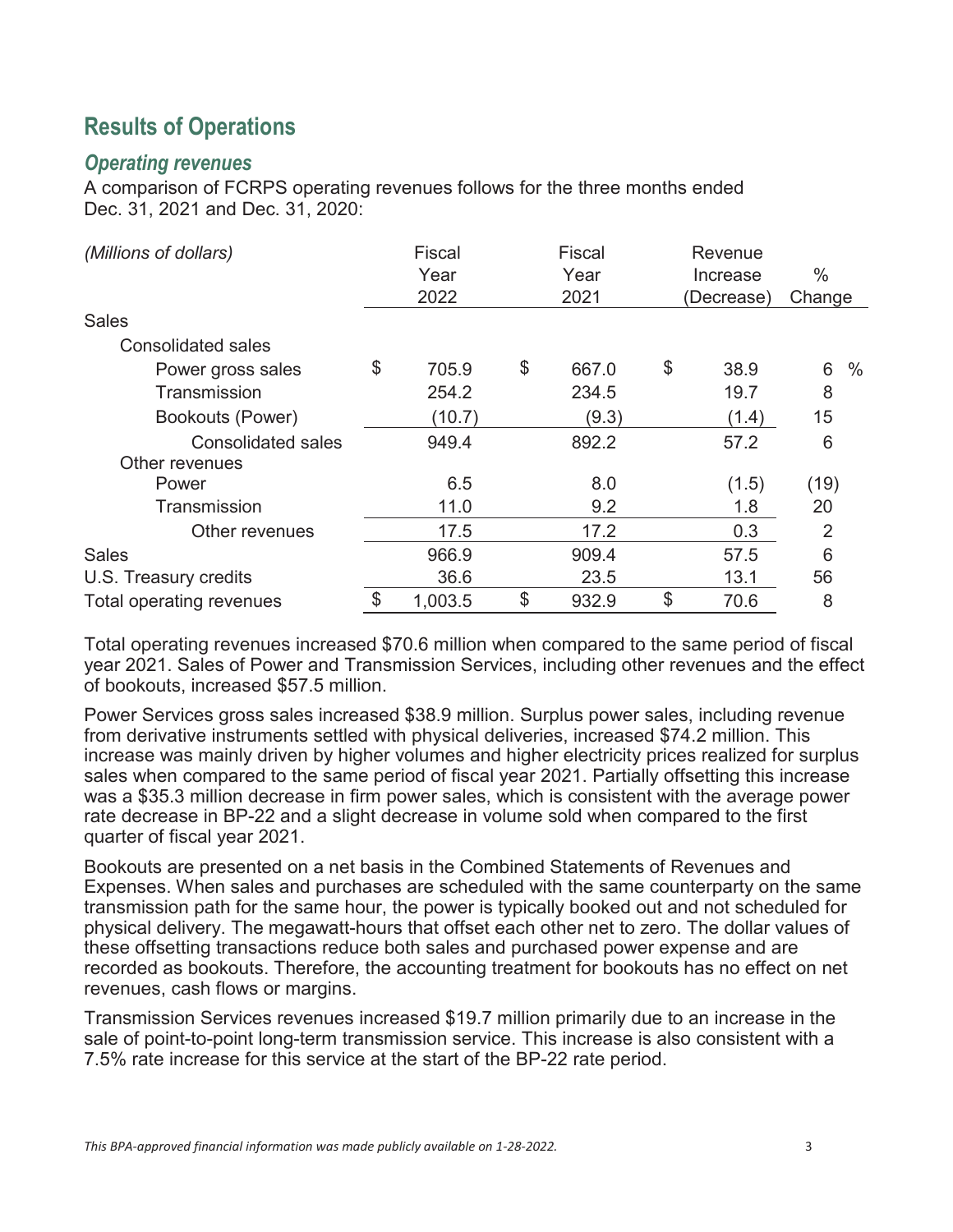U.S. Treasury credits increased \$13.1 million for fish and wildlife mitigation due to higher volumes of replacement power purchases at higher market prices when compared to the first quarter of fiscal year 2021. Under the Pacific Northwest Electric Power Planning and Conservation Act (Northwest Power Act), BPA reduces its annual payment to the U.S. Treasury for the nonpower portion of expenditures, set at 22.3%, that BPA makes for fish and wildlife protection, mitigation and enhancement. Through the fiscal year, BPA records anticipated U.S. Treasury credits earned through the reporting period. At fiscal year-end, BPA calculates and records the annual amount of U.S. Treasury credits earned.

#### *Operating expenses*

A comparison of FCRPS operating expenses follows for the three months ended Dec. 31, 2021 and Dec. 31, 2020:

| (Millions of dollars)                    |  | Fiscal |      | Fiscal |          | Expense    |        |
|------------------------------------------|--|--------|------|--------|----------|------------|--------|
|                                          |  | Year   | Year |        | Increase |            | $\%$   |
|                                          |  | 2022   |      | 2021   |          | (Decrease) | Change |
| Operations and maintenance               |  | 509.3  | \$   | 501.2  |          | 8.1        | $2\%$  |
| Purchased power                          |  | 69.1   |      | 43.6   |          | 25.5       | 58     |
| Depreciation, amortization and accretion |  | 209.9  |      | 207.2  |          | 27         |        |
| Total operating expenses                 |  | 788.3  | S    | 752.0  | S        | 36.3       | 5      |

Total operating expenses increased \$36.3 million when compared to the same period of fiscal year 2021.

Operations and maintenance expense increased \$8.1 million primarily due to the following factors:

- \$14.9 million decrease to Energy Northwest's Columbia Generating Station nuclear power plant. This decrease was largely due to fiscal year 2021 being a refueling year. Refueling occurs biennially, most recently in fiscal year 2021, and refueling and maintenance expenses are higher in refueling years.
- \$7.7 million increase to "Scheduled Amounts" in accordance with the 2012 Residential Exchange Program Settlement Agreement. Increases to these Scheduled Amounts occur at the start of each new rate period.
- \$6.6 million increase in Reclamation and USACE expenses primarily due to increased labor costs at Reclamation and to USACE expenses for an environmental liability and fish mitigation.
- \$8.7 million net increase to various other Power, Transmission and Enterprise Services program costs.

Purchased power expense, including the effects of bookouts, increased \$25.5 million primarily due to a \$46.6 million increase in contracted power purchases resulting from high market prices realized during the first quarter of fiscal year 2022. Partially offsetting this increase was a \$21.2 million expense decrease related to water storage agreements with BC Hydro, an electric utility owned by the Province of British Columbia. Yearly fluctuations in water levels, river operations and storage plans, particularly at certain dams in and near Canada, affect the amounts owed to or from BC Hydro.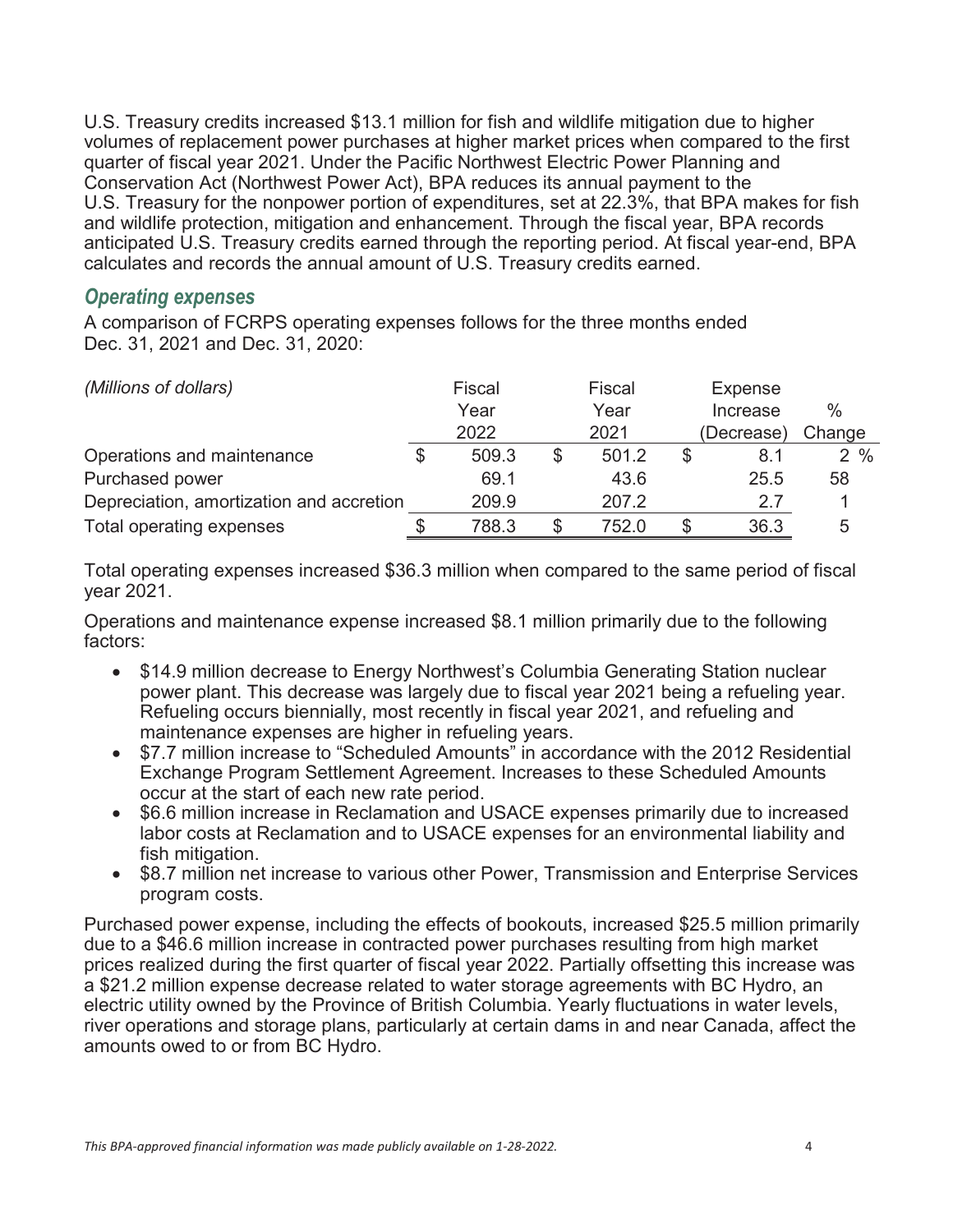#### *Interest expense and other income, net*

A comparison of FCRPS interest expense and other income, net follows for the three months ended Dec. 31, 2021 and Dec. 31, 2020:

| (Millions of dollars)                           | Fiscal |   | Fiscal | <b>Expense</b> |               |
|-------------------------------------------------|--------|---|--------|----------------|---------------|
|                                                 | Year   |   | Year   | Increase       | $\frac{0}{0}$ |
|                                                 | 2022   |   | 2021   | (Decrease)     | Change        |
| Interest expense                                | 105.8  | S | 109.6  | (3.8)          | (3)<br>$\%$   |
| Allowance for funds used during construction    | (6.8)  |   | (7.5)  | 0.7            | (9)           |
| Interest income                                 | (0.3)  |   | (0.4)  | 0.1            | (25)          |
| Other income, net                               | (9.9)  |   | (9.1)  | (0.8)          |               |
| Total interest expense and other income, net \$ | 88.8   |   | 92.6   | (3.8)          | (4            |

Total interest expense and other income, net decreased \$3.8 million when compared to the same period of fiscal year 2021. This decrease was primarily driven by a reduction of interest expense on nonfederal debt, primarily for the Columbia Generating Station.

#### **Accrued Construction work in progress**

Amounts accrued in Accounts payable and other on the Combined Balance Sheet for Construction work in progress assets were approximately \$72 million and \$51 million as of December 31, 2021, and 2020, respectively.

#### **Other Operational Matters**

#### *U.S. Treasury Borrowing Authority Increase*

The Bipartisan Infrastructure Deal legislation signed into law on Nov. 15, 2021, increased the amount of bonds that BPA is authorized to issue and sell to the U.S. Treasury, and to have outstanding at any one time, from \$7.7 billion to \$17.7 billion. Of the total \$10 billion increase, \$6 billion is authorized for immediate use, with the remaining \$4 billion becoming available for use beginning in fiscal year 2028.

#### *Energy Northwest line of credit activity*

In December 2021, Energy Northwest borrowed approximately \$49 million under an existing short-term borrowing arrangement to pay a portion of the interest coupon payment allocable to unamortized bond premiums related to certain outstanding bonds for Columbia Generating Station and terminated nuclear facilities Projects 1 and 3. BPA management expects Energy Northwest to issue long-term bonds to repay this amount in spring 2022.

#### *COVID-19 Pandemic and Effects on the Bonneville Power Administration*

The COVID-19 pandemic did not materially affect FCRPS net revenues for the three months ended Dec. 31, 2021. Electric power loads served by BPA remained stable and comparable to fiscal year 2021 levels. The COVID-19 pandemic has led to a broad range of supply chain issues. For example, delivery times and prices on certain materials and components have increased while the availability of contract labor personnel has been constricted in some labor categories. Despite these challenges BPA continues to fulfill its mission to deliver reliable power and transmission service throughout the region.

Consistent with federal and Department of Energy (DOE) guidance, most of the BPA nonessential workforce remained in maximum telework status. BPA implemented a maximum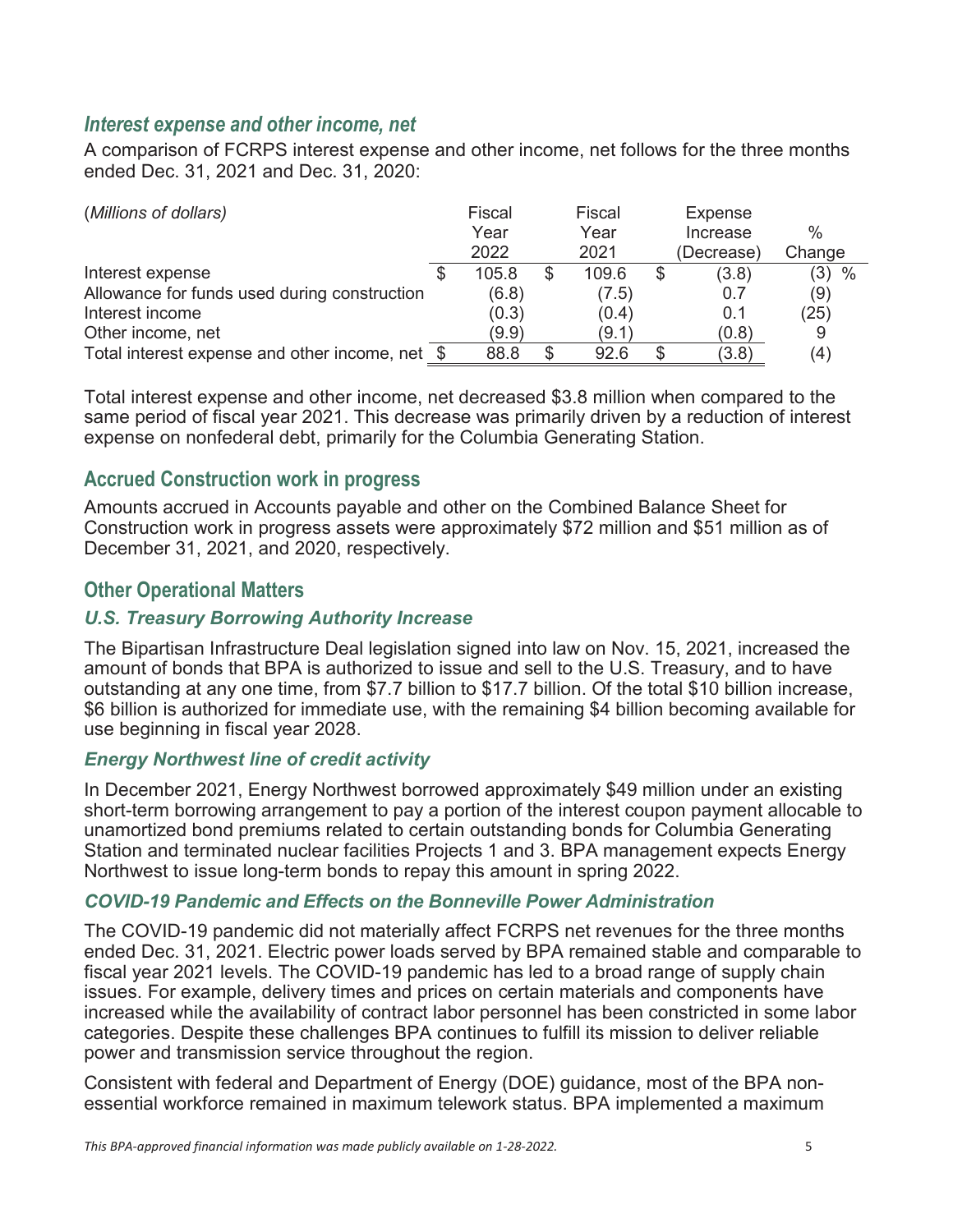telework status on March 13, 2020, for non-essential employees and contract personnel and closed its Portland, Vancouver and Spokane facilities to non-essential staff until further notice. As of Dec. 31, 2021, some operational restrictions have eased to allow access to a facility or worksite for those workers whose duties cannot be performed remotely.

BPA implemented a Sept. 9, 2021, executive order requiring federal employees to be fully vaccinated. As of Dec. 31, 2021, most of the BPA workforce was fully vaccinated. Most of the remaining employees requested reasonable accommodations for either medical or religious reasons. On Jan. 21, 2022, a federal district court issued a nationwide preliminary injunction with regard to the executive order that enjoins implementation of the COVID-19 vaccination requirement. Consistent with DOE guidance, BPA has paused enforcement of the COVID-19 vaccination requirement and the processing of any associated reasonable accommodation requests.

DOE issued its COVID-19 Workplace Safety and Reentry Framework Dec. 15, 2021, allowing for a phased return to facilities beginning in 2022. BPA is reviewing the requirements of the DOE framework to form a transition plan and reentry dates to meet its specific needs. This plan is not yet final, and BPA management continues to actively monitor and take actions in response to the evolving public health threat under its continuity of operations plans.

BPA cannot predict the potential impacts of COVID-19, if any, on its future operations or financial results. If the COVID-19 pandemic continues and efforts to contain it are unsuccessful or disrupt BPA's ability to operate, FCRPS financial results could be adversely impacted.

## Additional Information

To see BPA's annual and quarterly reports, go to www.bpa.gov/goto/AnnualReport For general information about BPA, refer to BPA's home page at www.bpa.gov For information on Power Services, go to www.bpa.gov/power For information on Transmission Services, go to www.bpa.gov/transmission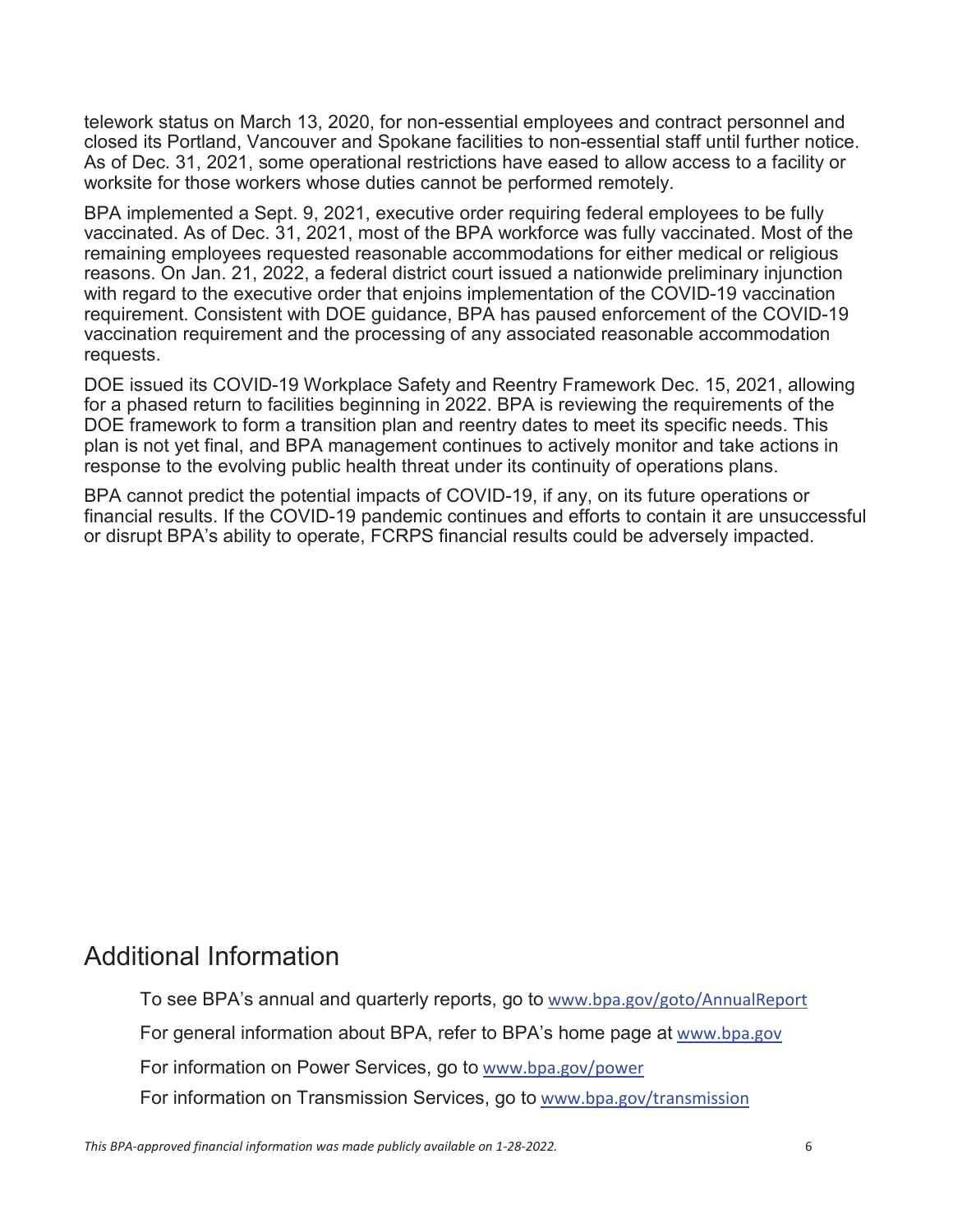## **Federal Columbia River Power System**

### **Combined Balance Sheets (Unaudited)**

(Millions of Dollars)

|                                             | As of          |                |
|---------------------------------------------|----------------|----------------|
| December 31,                                |                | September 30,  |
|                                             | 2021           | 2021           |
| <b>Assets</b>                               |                |                |
| Utility plant and nonfederal generation     |                |                |
| Completed plant                             | \$<br>20,913.8 | \$<br>20,758.8 |
| Accumulated depreciation                    | (7,829.5)      | (7,758.6)      |
| Net completed plant                         | 13,084.3       | 13,000.2       |
| Construction work in progress               | 1,305.0        | 1,342.8        |
| Net utility plant                           | 14,389.3       | 14,343.0       |
| Nonfederal generation                       | 3,516.5        | 3,527.7        |
| Net utility plant and nonfederal generation | 17,905.8       | 17,870.7       |
| <b>Current assets</b>                       |                |                |
| Cash and cash equivalents                   | 1,094.8        | 1,207.9        |
| Accounts receivable, net of allowance       | 48.9           | 18.3           |
| Accrued unbilled revenues                   | 400.4          | 301.3          |
| Materials and supplies, at average cost     | 112.0          | 109.5          |
| Prepaid expenses                            | 51.0           | 39.5           |
| <b>Total current assets</b>                 | 1,707.1        | 1,676.5        |
| <b>Other assets</b>                         |                |                |
| Regulatory assets                           | 4,615.5        | 4,781.5        |
| Nonfederal nuclear decommissioning trusts   | 546.2          | 515.2          |
| Deferred charges and other                  | 253.4          | 214.6          |
| <b>Total other assets</b>                   | 5,415.1        | 5,511.3        |
| <b>Total assets</b>                         | \$<br>25,028.0 | \$<br>25,058.5 |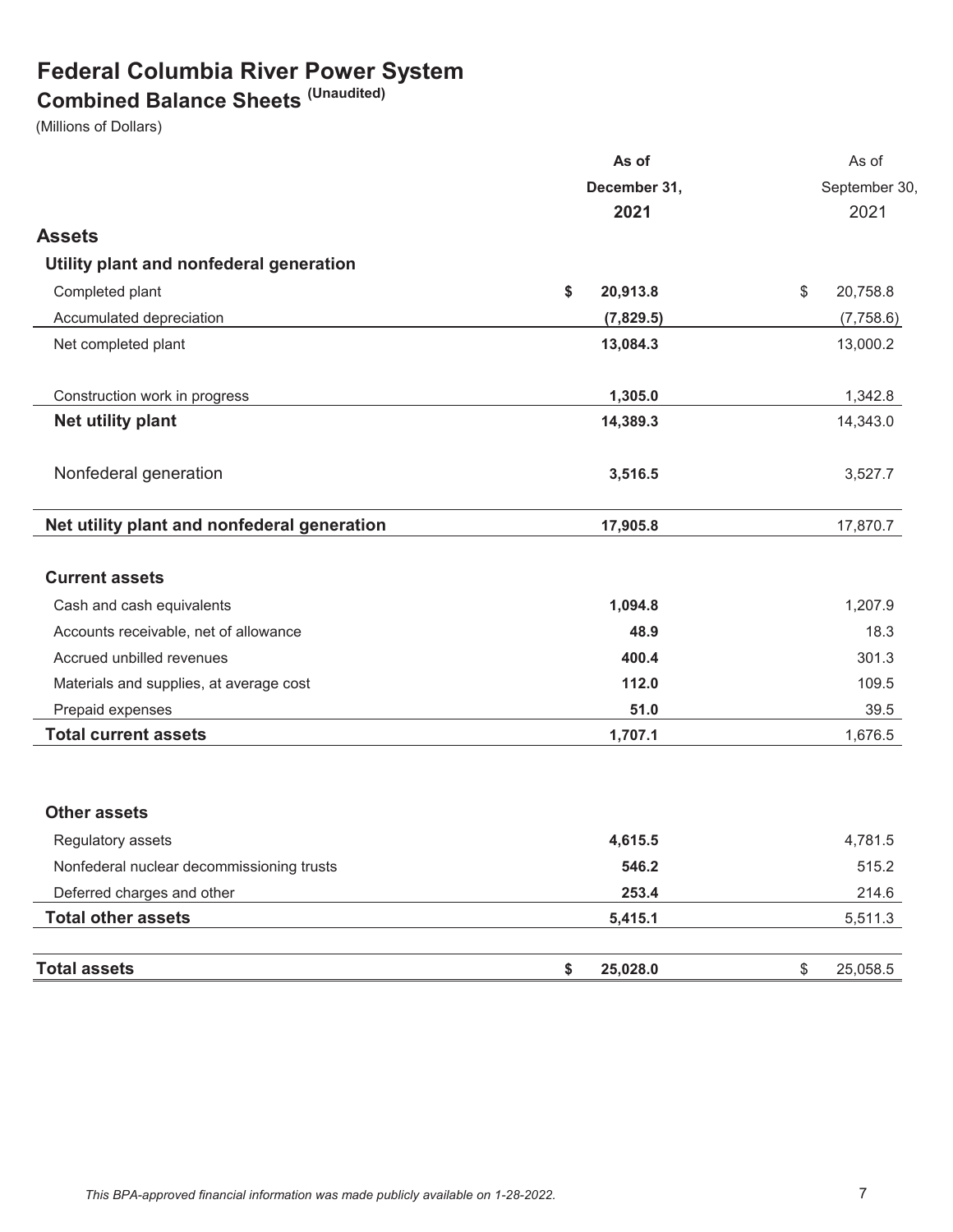## **Federal Columbia River Power System**

# **Combined Balance Sheets (Unaudited)**

(Millions of Dollars)

|                                                       | As of         | As of         |
|-------------------------------------------------------|---------------|---------------|
|                                                       | December 31,  | September 30, |
|                                                       | 2021          | 2021          |
| <b>Capitalization and Liabilities</b>                 |               |               |
| <b>Capitalization and long-term liabilities</b>       |               |               |
| Accumulated net revenues                              | \$<br>5.039.0 | \$<br>4.912.6 |
| Debt                                                  |               |               |
| Federal appropriations                                | 1,607.7       | 1,602.8       |
| Borrowings from U.S. Treasury                         | 5,029.9       | 5,049.9       |
| Nonfederal debt                                       | 6,923.4       | 6,932.2       |
| <b>Total capitalization and long-term liabilities</b> | 18,600.0      | 18.497.5      |

#### **Commitments and contingencies (See Note 14 to 2021 Audited Financial Statements)**

#### **Current liabilities**

| <b>Total current liabilities</b> | 1.635.7 | .698.7 |
|----------------------------------|---------|--------|
| Accounts payable and other       | 549.5   | 668.7  |
| Nonfederal debt                  | 501.2   | 451.0  |
| Borrowings from U.S. Treasury    | 585.0   | 579.0  |
| Debt                             |         |        |

#### **Other liabilities**

| <b>Total capitalization and liabilities</b> | 25,028,0 | 25.058.5 |
|---------------------------------------------|----------|----------|
| <b>Total other liabilities</b>              | 4,792.3  | 4,862.3  |
| Deferred credits and other                  | 603.9    | 658.3    |
| Asset retirement obligations                | 937.3    | 929.2    |
| IOU exchange benefits                       | 1,670.6  | 1,722.2  |
| Regulatory liabilities                      | 1,580.5  | 1,552.6  |
|                                             |          |          |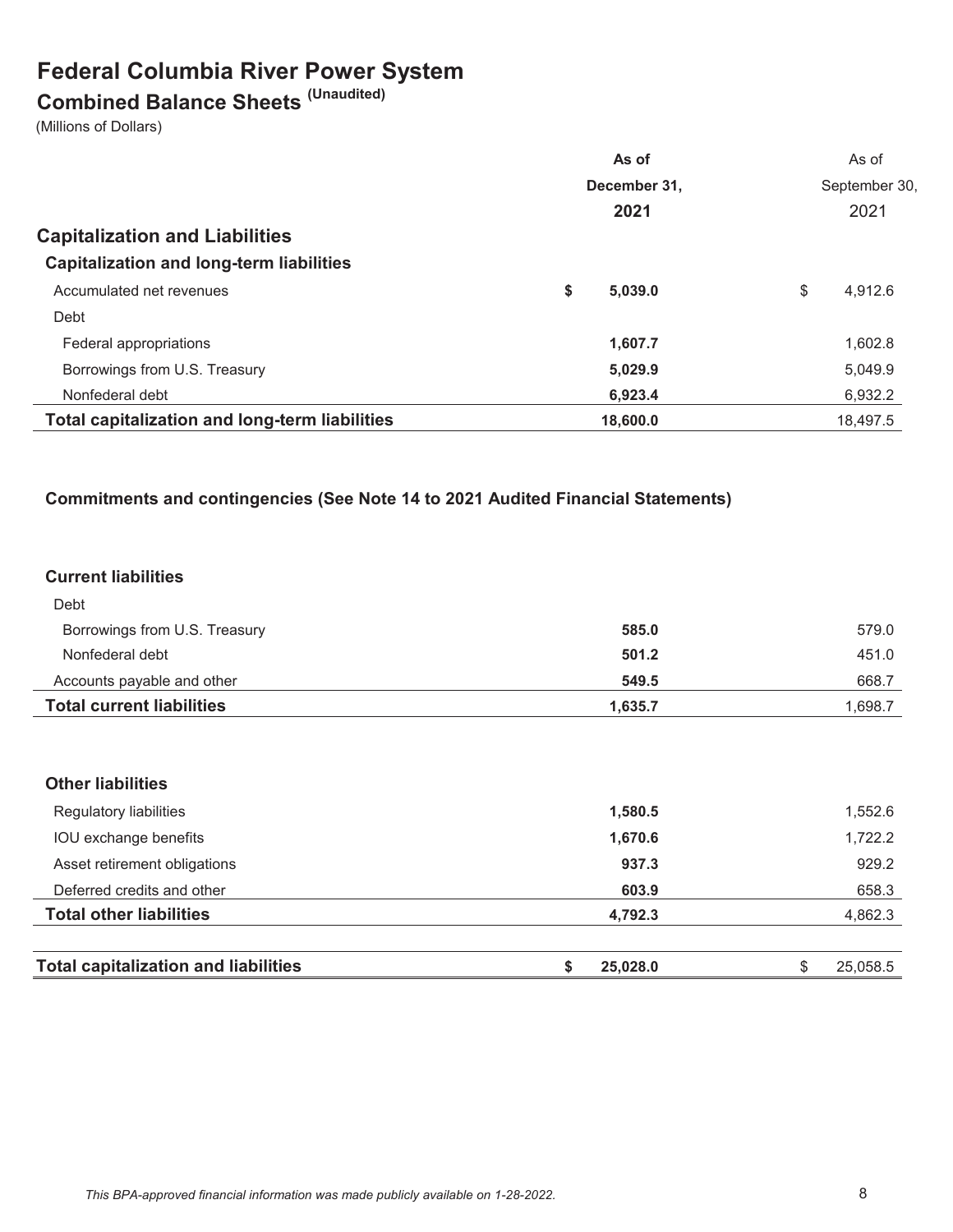## **Federal Columbia River Power System Combined Statements of Revenues and Expenses (Unaudited)**

(Millions of Dollars)

|                                              | <b>Three Months Ended</b> |    |       |    | Fiscal Year-to-Date Ended |    |       |  |
|----------------------------------------------|---------------------------|----|-------|----|---------------------------|----|-------|--|
|                                              | December 31,              |    |       |    | December 31,              |    |       |  |
|                                              | 2021                      |    | 2020  |    | 2021                      |    | 2020  |  |
| <b>Operating revenues</b>                    |                           |    |       |    |                           |    |       |  |
| Sales                                        | \$<br>966.9               | \$ | 909.4 | \$ | 966.9                     | \$ | 909.4 |  |
| U.S. Treasury credits                        | 36.6                      |    | 23.5  |    | 36.6                      |    | 23.5  |  |
| <b>Total operating revenues</b>              | 1,003.5                   |    | 932.9 |    | 1,003.5                   |    | 932.9 |  |
|                                              |                           |    |       |    |                           |    |       |  |
| <b>Operating expenses</b>                    |                           |    |       |    |                           |    |       |  |
| Operations and maintenance                   | 509.3                     |    | 501.2 |    | 509.3                     |    | 501.2 |  |
| Purchased power                              | 69.1                      |    | 43.6  |    | 69.1                      |    | 43.6  |  |
| Depreciation, amortization and accretion     | 209.9                     |    | 207.2 |    | 209.9                     |    | 207.2 |  |
| <b>Total operating expenses</b>              | 788.3                     |    | 752.0 |    | 788.3                     |    | 752.0 |  |
|                                              |                           |    |       |    |                           |    |       |  |
| <b>Net operating revenues</b>                | 215.2                     |    | 180.9 |    | 215.2                     |    | 180.9 |  |
| Interest expense and other income, net       |                           |    |       |    |                           |    |       |  |
| Interest expense                             | 105.8                     |    | 109.6 |    | 105.8                     |    | 109.6 |  |
| Allowance for funds used during construction | (6.8)                     |    | (7.5) |    | (6.8)                     |    | (7.5) |  |
| Interest income                              | (0.3)                     |    | (0.4) |    | (0.3)                     |    | (0.4) |  |
| Other income, net                            | (9.9)                     |    | (9.1) |    | (9.9)                     |    | (9.1) |  |
| Total interest expense and other income, net | 88.8                      |    | 92.6  |    | 88.8                      |    | 92.6  |  |
| <b>Net revenues</b>                          | \$<br>126.4               | \$ | 88.3  | \$ | 126.4                     | \$ | 88.3  |  |
|                                              |                           |    |       |    |                           |    |       |  |